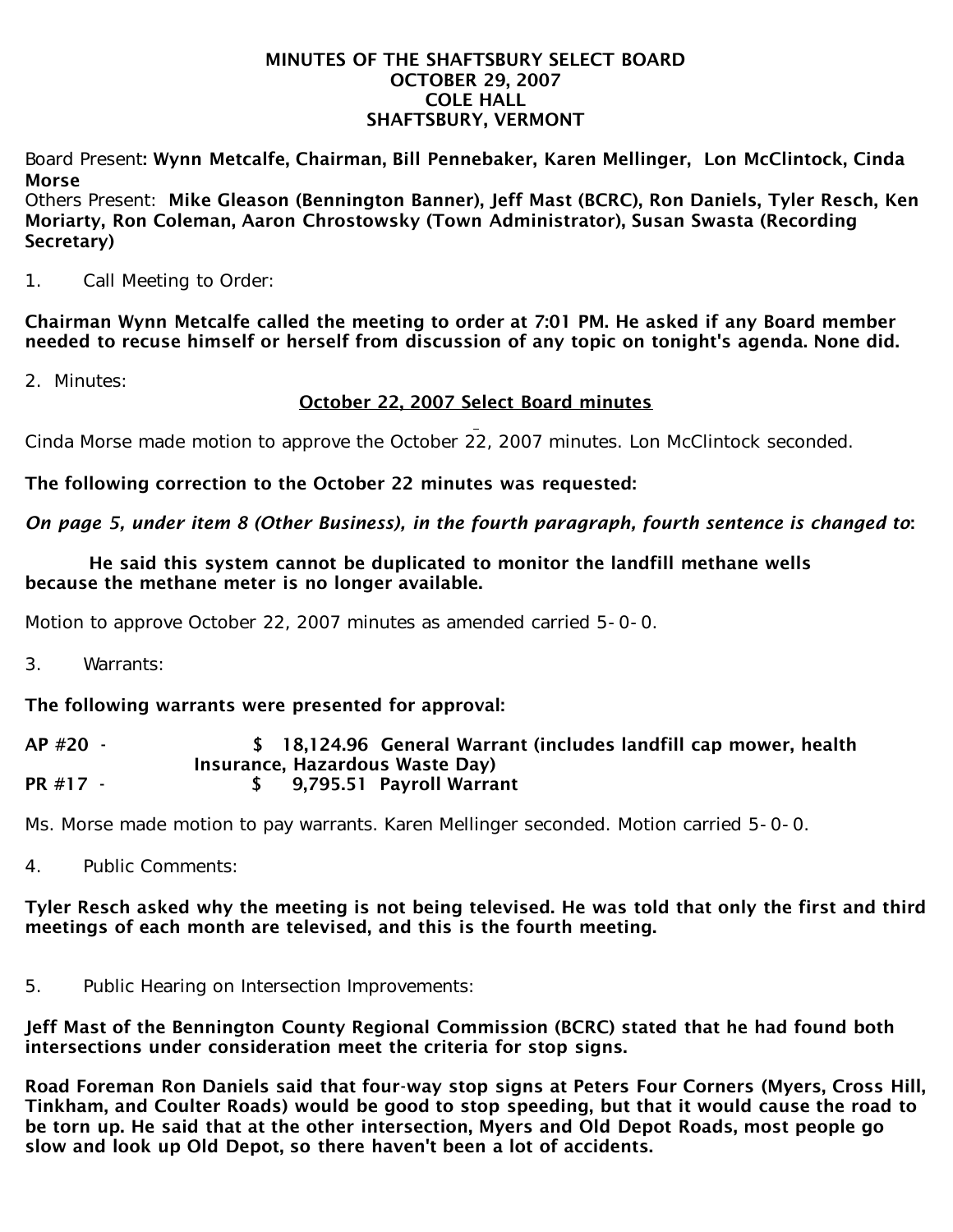Ms. Morse made motion to put in four-way stop signs at the Peters Four Corners intersection. Ms. Mellinger seconded.

#### Mr. Mast noted that at this intersection the issue is one of poor sight distance to the north more than speeding. Aaron Chrostowsky asked if there is any way to put down a different kind of material to protect the road, and Mr. Daniels said there is not. Mr. McClintock said that he has never had a problem with that intersection. After further discussion the vote proceeded.

Motion to put in four-way stop signs at the Peters Four Corners intersection carried 3-2. (Ms. Morse, Ms. Mellinger, Mr. Pennebaker for; Mr. McClintock and Chairman Metcalfe against.)

## The Board next considered the Maple Hill-Old Depot intersection.

Ms. Morse made motion to put in a stop sign at Maple Hill Road and intersection advisory signs on Old Depot Road. Mr. McClintock seconded.

#### After discussion of the problems with unclear right-of way, poor sight distance, and having to stop at the bottom of a hill, voting proceeded.

Motion to put in a stop sign at Maple Hill Road and intersection advisory signs on Old Depot Road carried 5-0-0.

6. Party Labels Debate:

Chairman Metcalfe explained that Tyler Resch (representing the Democratic Party) had suggested that the Town go back to using party labels for Select Board candidates. He asked if any representatives of the Republican or Progressive Parties were present. None were.

Ms. Morse stated that she is not convinced there is a reason to go back. It is divisive and makes little difference at the local level.

Mr. Pennebaker asked if there is anything preventing parties from endorsing candidates. Chairman Metcalfe replied that there is not. Mr. Pennebaker noted that the parties are then free to back candidates without the use of labels.

Ms. Mellinger said that getting party endorsements without party labels could put a candidate in an ethical bind. Why not call a spade a spade? She thought that newcomers would find it helpful to know who has a more conservative or liberal bent.

Chairman Metcalfe said that this Board has tried to keep parties off the table. He has heard from David Mance, who expressed the view that that being a Democrat or Republican has nothing to do with how roads are taken care of, or other Town matters.

Chairman Metcalfe said that if people want to know, they can ask the candidate. He would really hope people go to the polls without knowing candidates' parties. Ms. Mellinger countered that a lot of people do vote based on parties.

Mr. Chrostowsky stated that he was informed by the Vermont Secretary of State that only 24 of 246 towns use party labels, and none have gone back after stopping the practice.

Ms. Mellinger asked if parties have sponsored candidate debates, and Chairman Metcalfe replied that the Select Board has sponsored debates. Mr. Chrostowsky said the Vermont League of Cities and Towns (VLCT) has information on holding a "meet the candidates" night. Ms. Mellinger thought this would be a good idea.

Mr. Pennebaker noted that there may be a problem if one candidate has implicit party support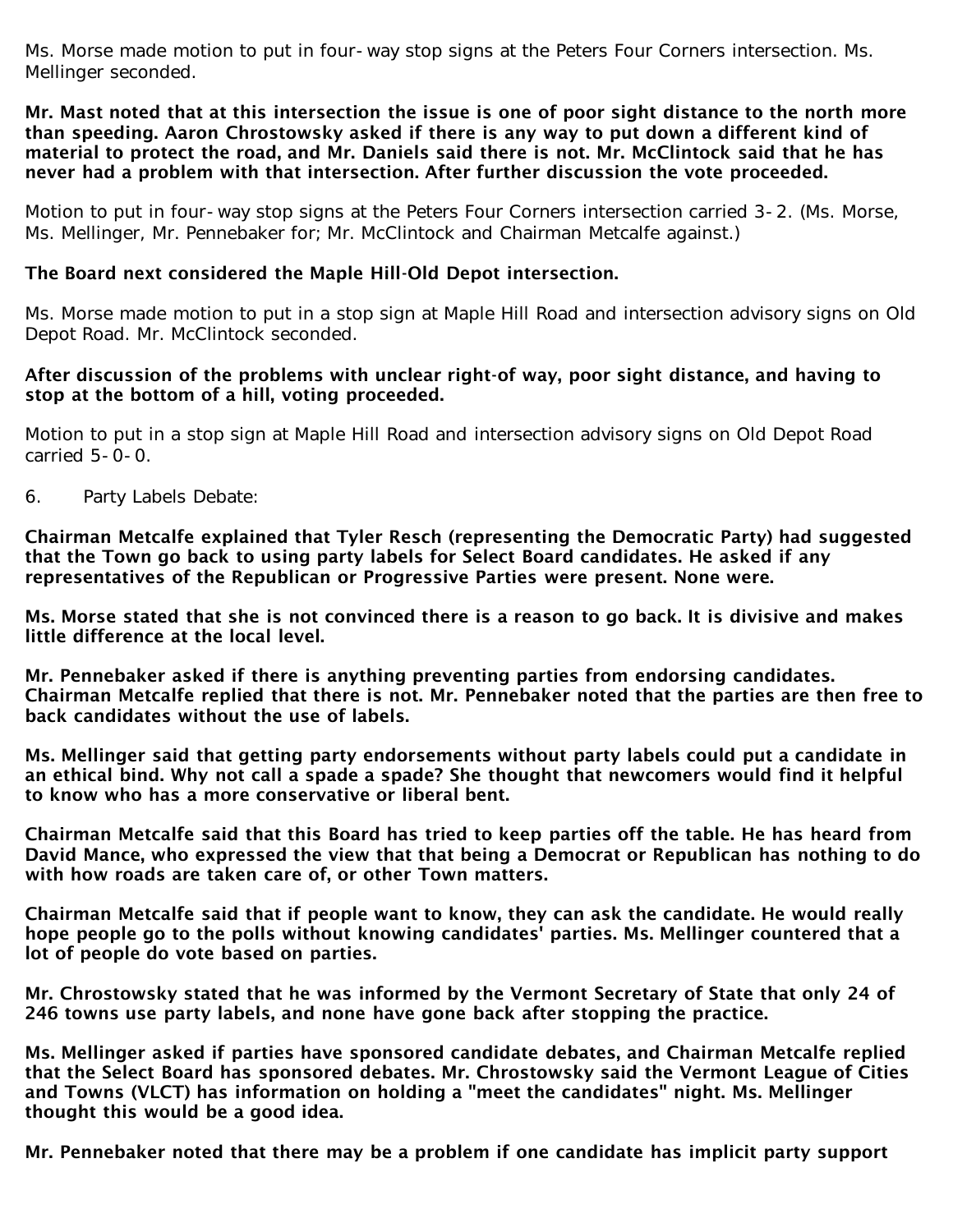while another runs as an independent and lacks this advantage. Ms. Morse said all candidates could seek party support if they want it.

Chairman Metcalfe said that to him it has everything to do with the person, not the party. Ms. Mellinger said that newer people could be put at a disadvantage.

Mr. Resch said that he agrees that partisanship has nothing to do with the issues the Select Board deals with, but feels that there is an amorphous quality to elections. It's a matter of transparency to the public.

Chairman Metcalfe asked for a motion to resume party labels. Ms. Mellinger said that she does not see it as the sense of the Board to resume party labels, but would like to follow up on holding a candidates night. Other Board members agreed.

7. Water System Planning Loan:

Mr. McClintock made motion to sign the water system planning loan agreement. Ms. Mellinger seconded.

Mr. McClintock stated that Mr. Chrostowsky was going to get one more piece of information on this. Mr. Chrostowsky replied that the loan forgiveness document was not online.

Mr. McClintock said there is no guarantee of loan forgiveness. Ms. Mellinger confirmed that this would only happen if they get money from somewhere else, and they probably would not because the interest rate would be higher.

Mr. McClintock asked if the loan would be paid back by the Town or the water users, and Ms. Mellinger replied that it would be repaid by water users. It will be built into water bills, to be repaid by 2016. If they decide to go to construction before 2012, it could be wrapped into the construction loan.

Motion to sign the water system planning loan agreement carried 5-0-0.

8. Sand/Salt Shed Agreement:

Ms. Morse made motion to lease the salt/sand shed from Dailey's for \$300 for a six-month lease. Ms. Mellinger seconded.

Mr. Chrostowsky noted that this is happening because they were asked to move off the neighboring property. Chairman Metcalfe said Mr. Daniels had said there would still be room on Town property, but this is much better. Mr. Chrostowsky stated that the money will come out of the sand and salt budget.

Motion to lease the salt/sand shed from Dailey's for \$300 for a six-month lease carried 5-0-0.

9. Budget Process and Timeline:

Chairman Metcalfe noted that Mr. Chrostowsky had given Board members this document. He outlined the plan to send a letter to department heads by November 1, asking for budget information by November 20.

Mr. Chrostowsky will then have ten days to do the budget spreadsheet, and on December 3 the Board will come in at 5:00 PM and deal with the stuff they can handle without department heads. They will meet on Saturday, December 8 with department heads, and then on December 10 deal with the highway department and employee benefits.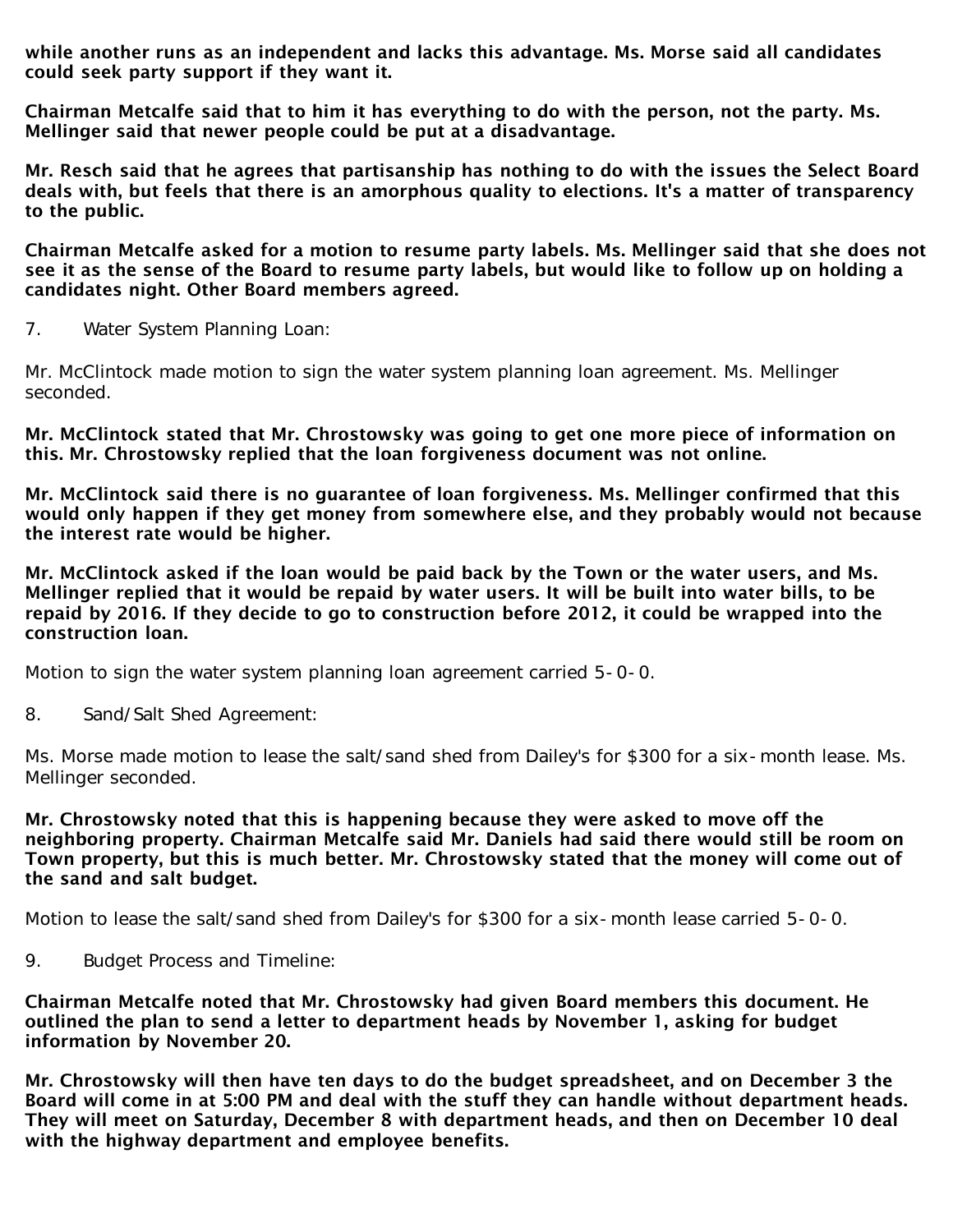Ms. Mellinger asked about Board members meeting with their liaison persons, and was told they would be able to meet with them between November 1 and November 20. She asked if they would get information on health insurance from VLCT, and Mr. Chrostowsky replied that they would receive this soon.

Ms. Morse asked if they will have reports from the Recreation and Facilities Committees. She said that the Board needs to know if there are long-term recommendations on Cole Hall to think about.

Chairman Metcalfe asked Mr. Chrostowsky to email these two committees to ask if they can have information available to the Board at the end of November. Ms. Morse asked that the Ancient Roads Committee also be contacted.

Chairman Metcalfe said that they will need to have the road plan for the meeting with Mr. Daniels. Mr. Pennebaker stated that the Solid Waste Committee may have a proposal for a swap shed.

Ms. Morse noted that the more they can introduce the hard choices coming up in the future to the community, the more they are doing their jobs. Residents need to see the demands on very limited resources.

Chairman Metcalfe asked Board members to email questions to Mr. Chrostowsky for the people they'll be meeting with, so that they can prepare ahead of time.

10. Solid Waste Implementation Plan (SWIP):

Chairman Metcalfe thanked Mr. McClintock for the letter he prepared.

Mr. McClintock made motion to adopt the SWIP as presented by the BCRC. Ms. Mellinger seconded.

Ms. Morse asked if the agreement specifies the amount of money. Mr. McClintock replied that it is included in the body of the SWIP, and that Lissa Stark of the BCRC will try to keep it at \$5200, which will require some negotiation with the state.

Ms. Mellinger noted that the SWIP is an unfunded state mandate. Mr. McClintock said that it would be OK if they made them hire a person to implement, but they are making them hire a person to tell them what to implement, and to enforce it.

Ms. Morse said they should express their displeasure to state representatives. Mr. McClintock said that he had informed Ms. Stark that they are trying to be supportive.

Motion to adopt the SWIP as presented by the BCRC carried 5-0-0.

11. Response to Heindel & Noyes Letter:

Mr. McClintock stated that part of this conversation should be held in Executive Session because of legalities. It was agreed to hold off discussion for Executive Session.

12. Other Business:

Chairman Metcalfe asked Mr. Chrostowsky to put items for discussion into the agenda, not under Other Business.

Mr. Pennebaker distributed information on the DLC data logging computer to Board members. He said that it logs output of the methane meter as well as recording air temperature and barometric pressure.

Chairman Metcalfe stated that the Grand List breakdown had been distributed to Board members.